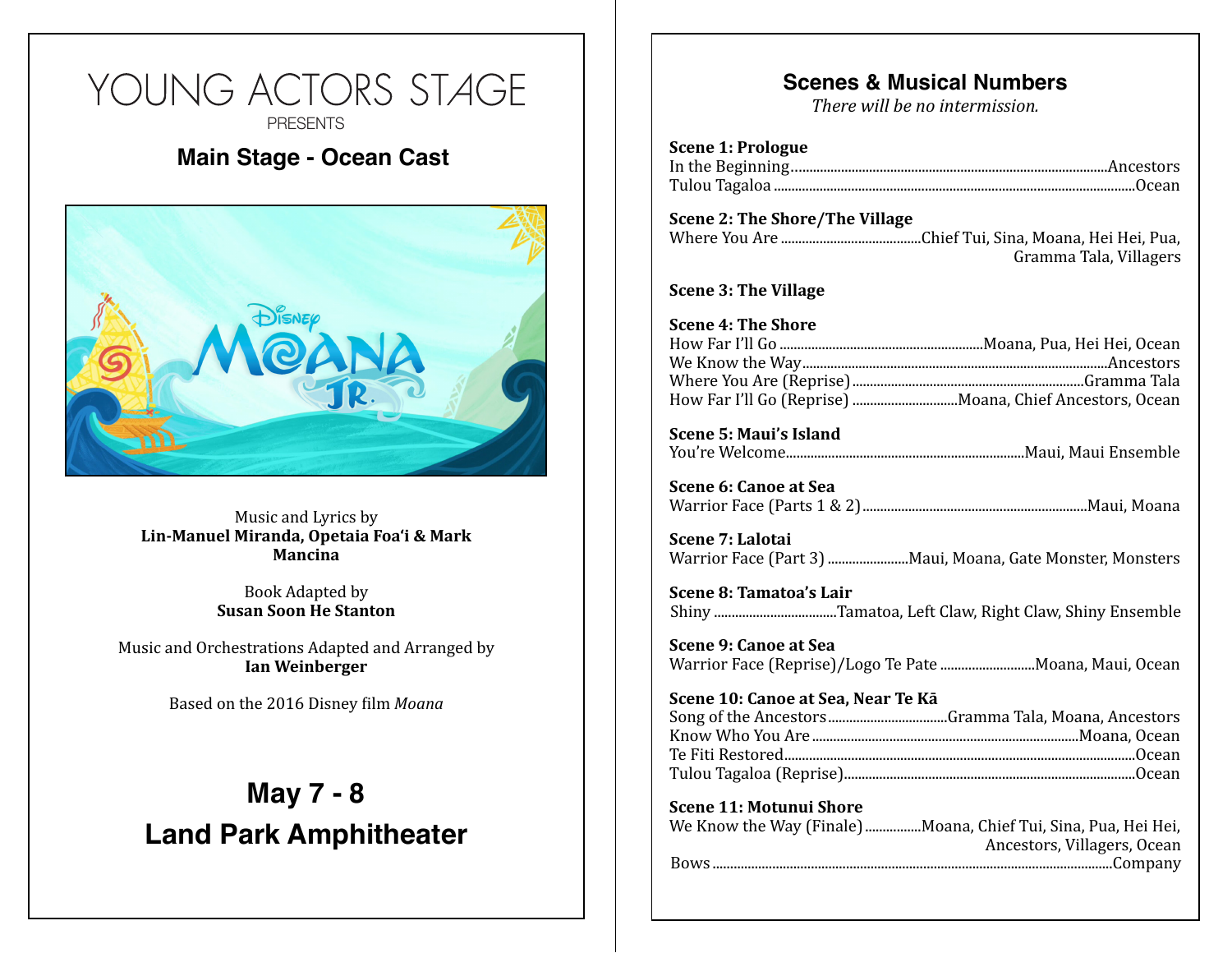## **Main Stage - Ocean Cast Main Stage - Ocean Crew**

| <b>Ainsley Cowger</b>                     |
|-------------------------------------------|
| Michael Heffron                           |
| <b>Haley Navarra</b>                      |
| Bella O'Connor                            |
| Sienna Ratanasen                          |
| Madelyn Whitnell                          |
| Adelae Wong-Martinusen                    |
|                                           |
| Stage CrewNan Fitzpatrick, Karen Kurasaki |
| Jud Whitnell, Jami Richmoond-Moore        |
| <b>Todd Carson</b>                        |
|                                           |
| Dede Thompson, James Frazee               |
| Rebecca Frazee, Ian Reynolds              |
| Laurel Rosenhall, Amanda Jack             |
| Kim Taniguchi, Melissa Lin                |
| Erica Thomas, Lauren Muse-Fisher          |